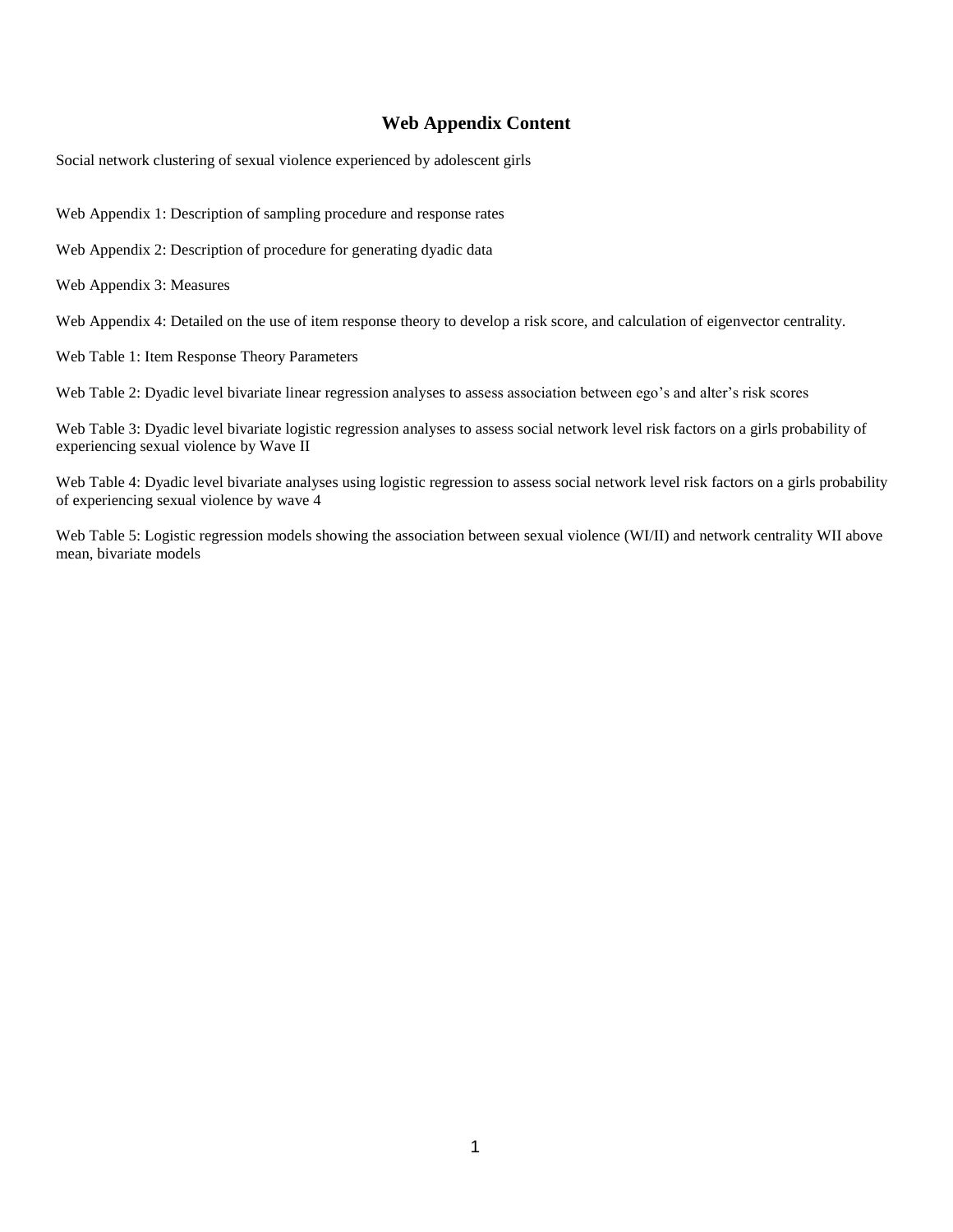## **Web Appendix 1**

#### *Sampling procedure and response rates*

The core in-home sample is comprised of 12,105 respondents. These respondents were randomly selected from a stratified sampling design based on school, grade, and sex, which makes this sample nationally representative and "self-weighting." An additional 8,000 or so respondents were sampled as part of special supplemental groups. These oversampled groups include Chinese, Cuban, Puerto Rican, high educated Black, and disabled students, siblings, and a saturated sample in which every student in 16 different schools were interviewed. About 79% of those invited to become part of the in-home sample did, yielding a total sample size of 20,745. Sampling weights were created to adjust for the oversampling of these populations within the in-home sample. For more detail on the sampling procedure and response rates, see Harris  $(2013)^1$ 

## **Web Appendix 2**

### *Procedure for generating dyadic data*

- 1. Transform the Wave I *In-Home* sample of adolescents and the Wave II *In-Home* sample of adolescents into a single sample of adolescent-friend directed dyads based on a question asking respondents to list up to five female and five male friends.
	- a. Merge the dyadic data generated from the Wave I *In-Home* sample and the Wave II I*n-Home* sample to generate a comprehensive list of unique friendship dyads reported in Wave I and Wave II. Some friendship dyads will only be reported in Wave I, some will only be reported in Wave II, and some will be reported in both. These latter dyads are combined in the merged data so that they are not double counted.
	- b. A pair of friends could be listed twice if both respondents report the other person as a friend (i.e., "friend 1-friend 2" dyad AND "friend 2-friend 1" dyad)
	- c. This transformation of the data increases the sample size (although not by 5-fold since not every female respondent lists 5 female friends); the size of the sample is later reduced by eliminating dyads that do not meet the study's criteria (see step 3 below).
- 2. Information is added to the dyadic data using the adolescents' and the friends' responses to both the *In-Home* questionnaire. Specifically:
	- a. Network measures (e.g., centrality) are created based on the full network information of each school that was generated from respondents' listing of 10 friends (from the *In-Homel* questionnaire (for Waves I and II).
	- b. Measures of the experience of sexual violence are added for both the adolescent and the friend based on the *In-Home* questionnaire (for Waves 1, Waves 2, and Wave 4).
	- c. Measures of substance use are created for both the adolescent and the friend based on the *In-Home* questionnaire (for Waves 1, Waves 2, and Wave 4).
- 3. The size of the dyadic data is reduced by dropping observations for the following reasons:
	- a. Either the adolescent or the friend is not part of the *In-Home* sample.
	- b. The adolescent-friend pairing is male-male or female-male or male-female.
	- c. The adolescent or the friend did not answer a question about sexual violence, substance use, or one of the control variables (i.e., listwise delete of observations due to missingness from item non-response).
- 4. The final sample is 3139 girl dyads based on 1658 individual interviews

### **Web Appendix 3**

#### *Measures*

Adolescent history of alcohol use was assessed in Waves I and II by asking "Over the past 12 months, on how many days did you drink alcohol?" Binge drinking was measured by asking "Over the past 12 months, on how many days did you drink five or more drinks in a row?" Respondents were also asked whether "you did something you regretted because you had been drinking" and whether "you got into a sexual situation that you later regretted because you had been drinking." Tobacco use was measured by asking "During the past 30 days, on how many days did you smoke cigarettes?" Respondent marijuana use was measured by asking "During the past 30 days, how many times have you used marijuana?".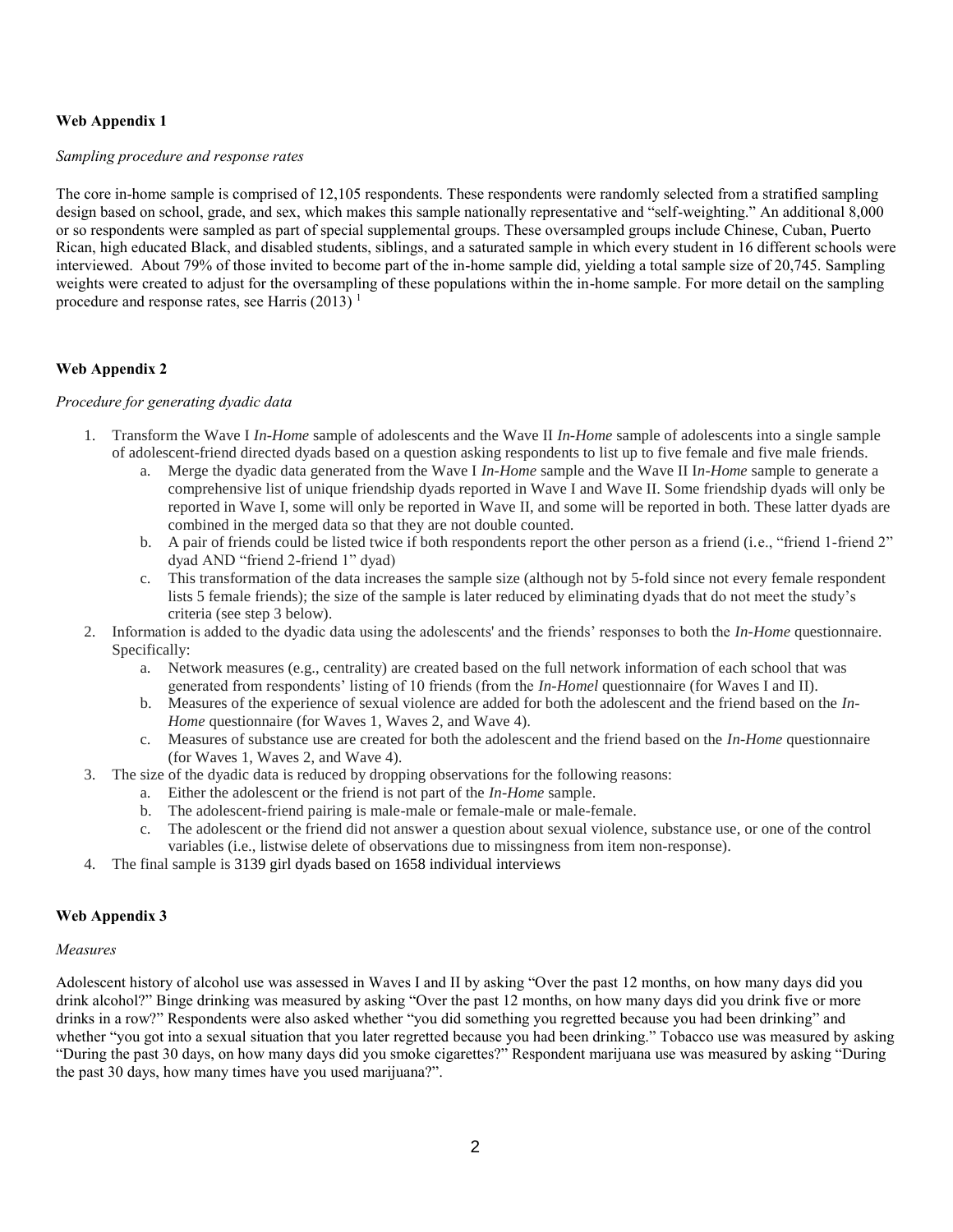In Wave IV alcohol use was measured by asking respondents "Have you ever continued to drink after you realized drinking was causing you any emotional problems (such as feeling irritable, depressed, or uninterested in things or having strange ideas) or causing you any health problems (such as ulcers, numbness in your hands/feet or memory problems)?" Marijuana use was measured using a similar question that asked "Have you ever continued to use marijuana after you realized using marijuana was causing you any emotional problems (such as feeling depressed or empty, feeling irritable or aggressive, feeling paranoid or confused, feeling anxious or tense, being jumpy or easily startled) or causing you any health problems (such as persistent cough, sore throat or sinus problems, heart pounding, headaches or dizziness, or sexual difficulties)?"

### **Web Appendix 4**

#### *Item response theory*

An item response theory (IRT) model is a latent variable model that is similar to a factor analysis model. The latent variable model estimates the "true" level of some unobservable trait using a set of binary indictors that are related to that trait. The use of these types of models is now quite common in the social and psychological sciences because they offer a principled method for uncovering latent characters of the units within a population such as general intelligence<sup>2,3</sup>, health outcomes<sup>4,5</sup>, and many any other unobservable or difficult to observe behaviors and traits<sup>6,7</sup>. The latent variable model we use incorporates the six binary survey response variables and quantifies the uncertainty of each subject estimate, conditional on the availability of each variable included in the model. Thus, a useful feature of the Bayesian version of the model we use is that missing data does not lead to a loss of observations but only increases the uncertainty for the estimate for that subject.

### *Eigenvector centrality*

While this centrality is an intuitive way to think about which people might be better connected, it yields a practical problem — how do we simultaneously estimate the centrality of a given respondent and the centralities of the friends to whom she is tied? Let x be a

vector of centrality scores so that each person's centrality  $x_j$  is the sum of the centralities of her friends:

 $x_j = a_{1j}x_1 + a_{2j}x_2 + \cdots + a_{nj}x_n$ . This yields *n* equations that we can represent in matrix form as  $x = A^T x$ . It is unlikely that these equations have a nonzero solution, so Bonacich<sup>8</sup> suggests an important modification. Suppose the centrality of a respondent is

proportional to instead of equal to the centrality of her friends. Then  $\lambda x_i = a_{i}x_1 + a_{i}x_2 + \cdots + a_{ni}x_n$  which can be represented as

 $\lambda x = A^T x$ . The vector of centralities x can now be computed, since it is an eigenvector of the eigenvalue  $\lambda$ . Although there are *n* nonzero solutions to this set of equations, in practice the eigenvector corresponding to the principal eigenvalue is used because it maximizes the accuracy with which the associated eigenvector can reproduce the adjacency matrix<sup>9</sup>.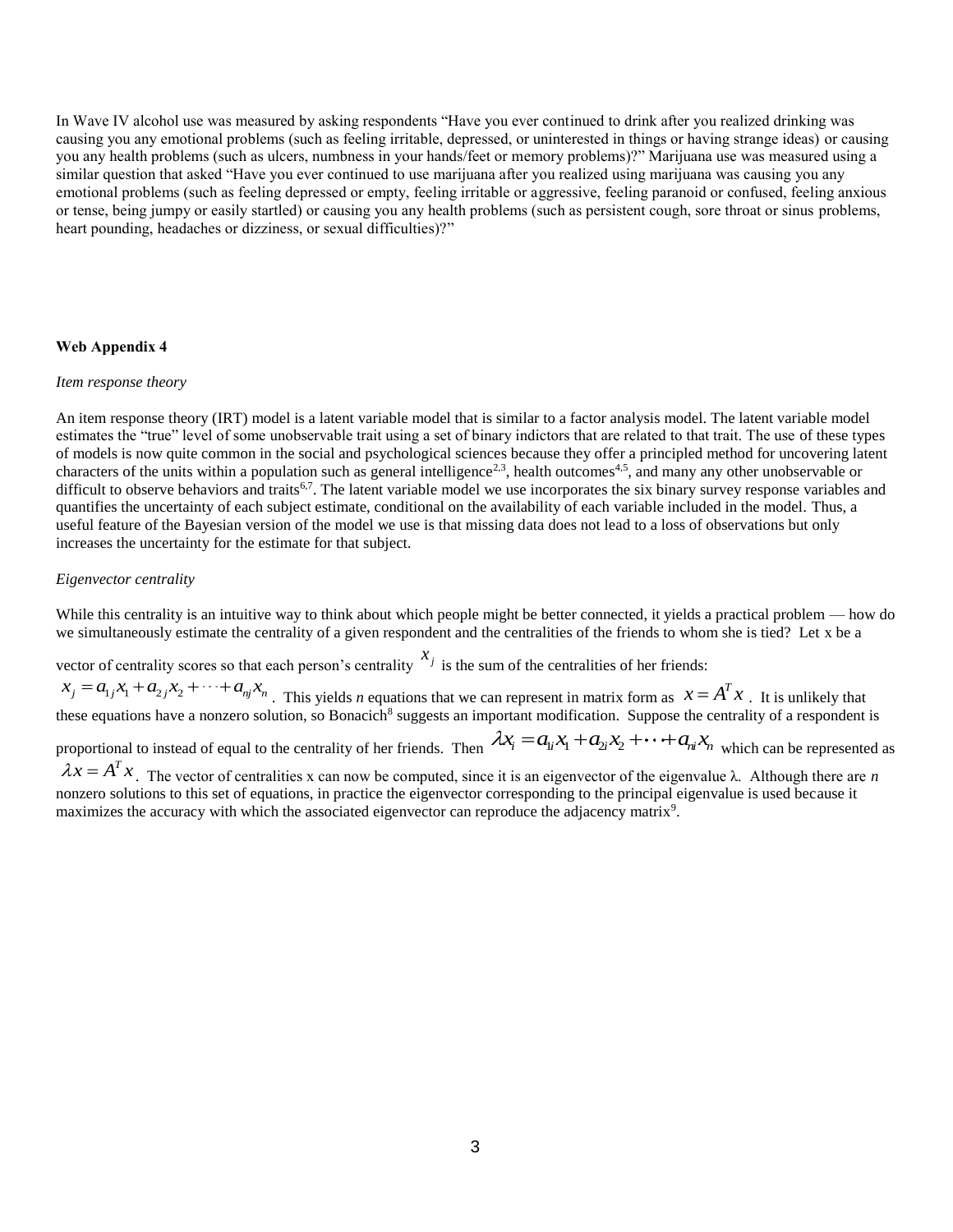|                            | Alpha    | Alpha sd | <b>Beta</b> | <b>Beta sd</b> |
|----------------------------|----------|----------|-------------|----------------|
| Alcohol Use                | $-1.008$ | (0.112)  | 10.828      | (0.767)        |
| Tobacco Use                | $-1.230$ | (0.019)  | 1.279       | (0.020)        |
| Marijuana Use              | $-2.336$ | (0.027)  | 1.369       | (0.024)        |
| <b>Binge Drinking</b>      | $-3.997$ | (0.130)  | 5.678       | (0.181)        |
| Regret because of Drinking | $-3.774$ | (0.062)  | 2.586       | (0.054)        |
| Regret Sexual Behavior     | $-4.806$ | (0.088)  | 2.565       | (0.064)        |

# **Web Table 1: Item Response Theory Parameters**

Web Table 1 displays alpha and beta parameters from six logistic regression equations (model parameters), which each link the observed risk behavior with the underlying estimate of the latent risk score for each subject. All of the parameters, the latent variable, and the model parameters are estimated using Bayesian simulation. The negative alpha parameters indicate low base line probabilities for engaging in each behavior for the sample of subjects in the model. The large beta parameters indicate that each behavior contributes important information to the estimation of the underlying latent characteristic.

## **Web Table 2: Dyadic level bivariate linear regression analyses to assess association between ego's and alter's risk scores\***

|                              | Ego's risk score WVII |  |  |  |
|------------------------------|-----------------------|--|--|--|
|                              | <b>Beta</b>           |  |  |  |
| Risk score alter WVII   0.39 |                       |  |  |  |

\*multiple observations per individual controlled for using general estimating equations

## **Web Table 3: Dyadic level bivariate logistic regression analyses to assess social network level risk factors on a girls probability of experiencing sexual violence by Wave II\***

|                                           | <b>Beta</b> SE | P      | Beta SE |             | P | <b>Beta</b> | SE   | Р    |
|-------------------------------------------|----------------|--------|---------|-------------|---|-------------|------|------|
| Alter Sexual Violence by WVII   0.84 0.22 |                | - 0.00 |         |             |   |             |      |      |
| ∣ Risk score ego WVII                     |                |        | 0.56    | $0.08$ 0.00 |   |             |      |      |
| l Risk score alter WVII.                  |                |        |         |             |   | 0.34        | 0.06 | 0.00 |

\*multiple observations per individual controlled for using general estimating equations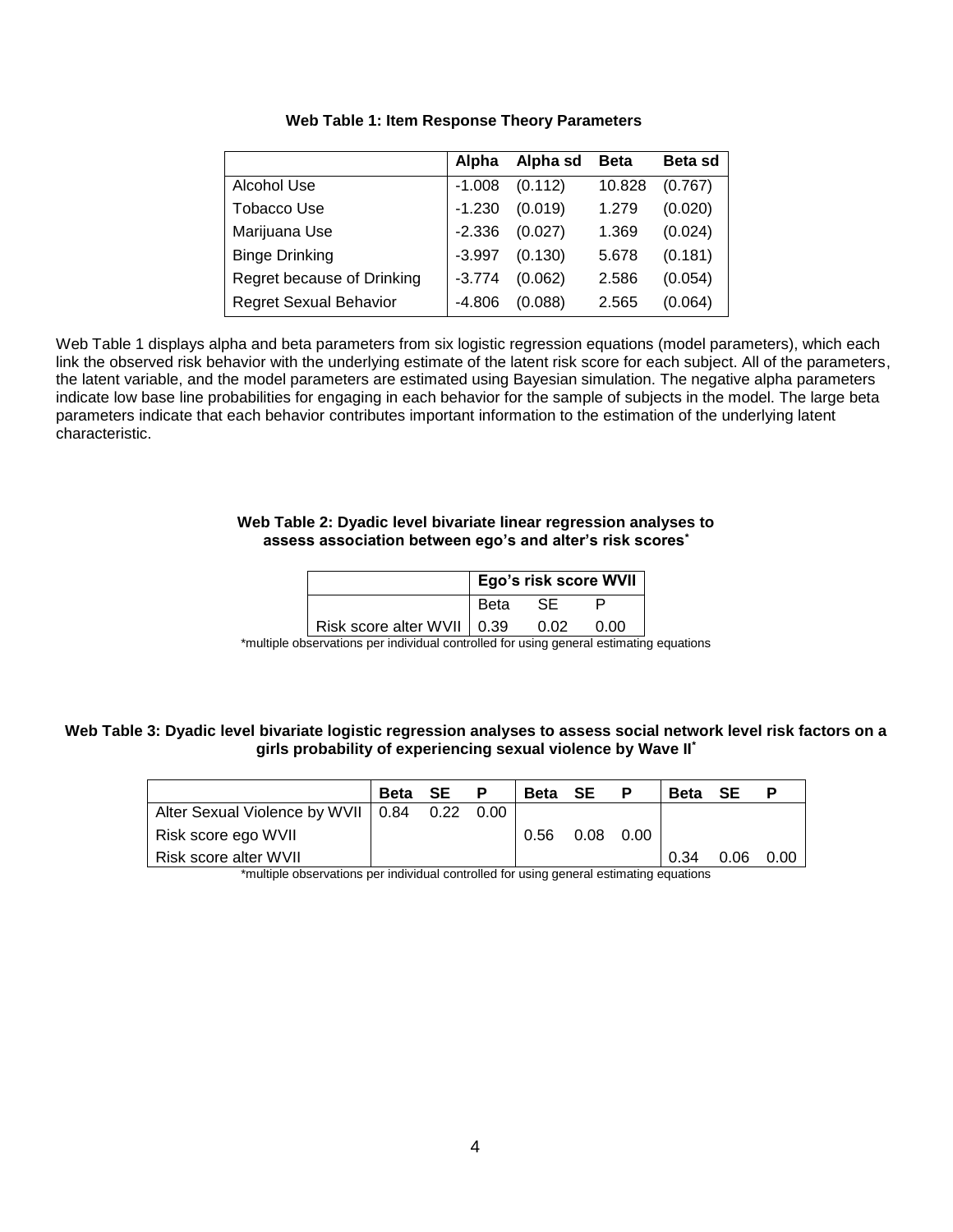# **Web Table 4: Dyadic level bivariate analyses using logistic regression to assess social network level risk factors on a girls probability of experiencing sexual violence by wave 4\***

|                                         | Beta    | SE   | Р    |  |  |
|-----------------------------------------|---------|------|------|--|--|
| Alter Sexual Violence by<br><b>WVII</b> | 0.41    | 0.21 | 0.06 |  |  |
| Risk score ego WVII                     | 0.12    | 0.08 | 0.16 |  |  |
| Risk score alter WVII                   | $-0.02$ | 0.06 | 0.69 |  |  |
| Problem Marijuana 4                     | 0.77    | 0.37 | 0.04 |  |  |
| Problem Drinking 4                      | 0.92    | 0.34 | 0.01 |  |  |
| Smoking 4                               | 0.55    | 0.18 | ი იი |  |  |

\*multiple observations per individual controlled for using general estimating equations

## **Web Table 5 Individual logistic regression models showing the association between sexual violence (WI/II) and network centrality WII above mean, bivariate models**

|                 | Total degree In-degree Out-degree |         |         | Eigenvector |
|-----------------|-----------------------------------|---------|---------|-------------|
| Sexual Violence |                                   |         |         |             |
| <b>Beta</b>     | $-0.39$                           | $-0.38$ | $-0.38$ | $-1.14$     |
| <b>SE</b>       | 0.24                              | 0.24    | 0.24    | 0.40        |
|                 | 0.10                              | 0.10    | 0.12    | 0.00        |